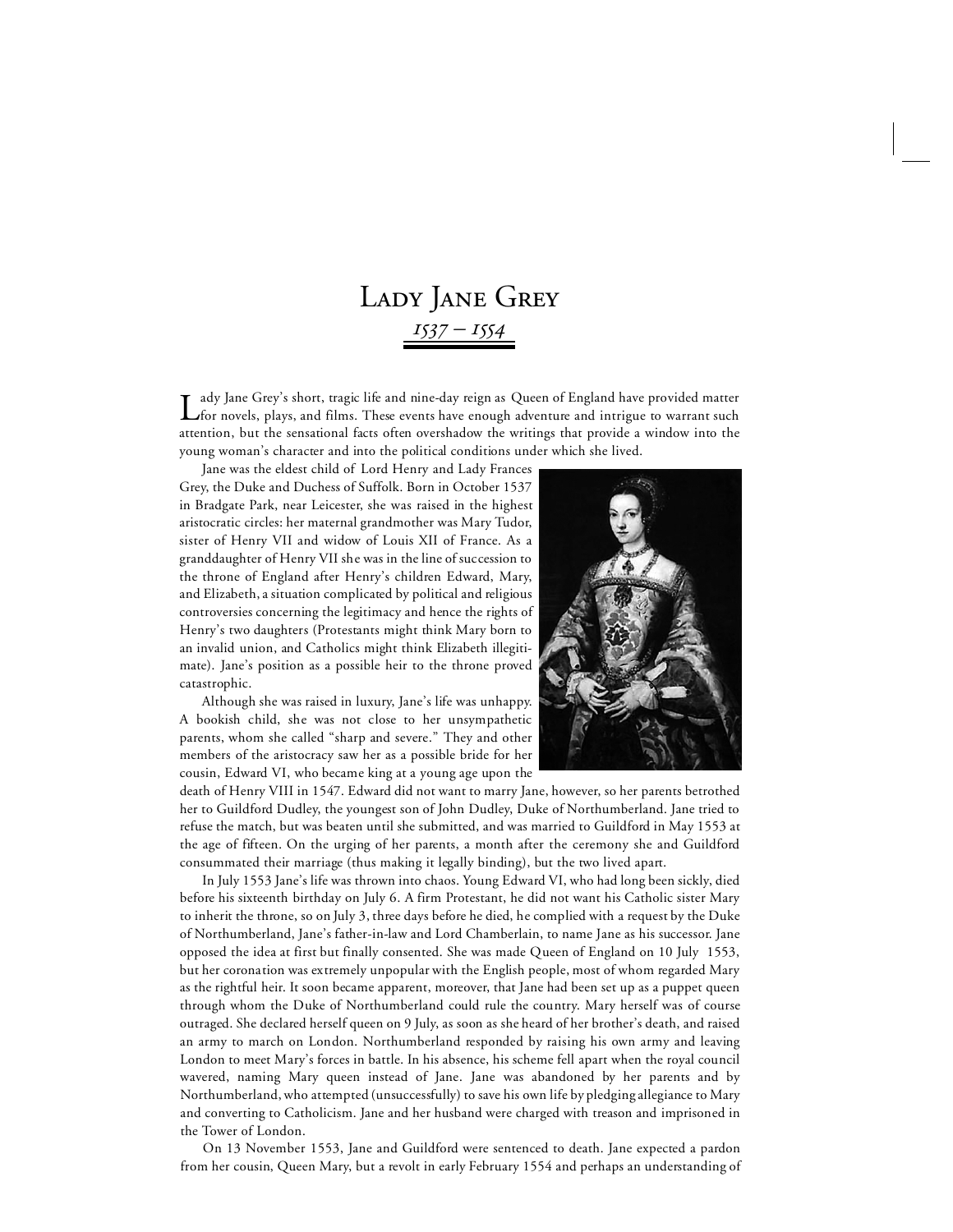### 184 Lady Jane Grey

political necessity hardened the new queen's heart and she signed the couple's death warrants. Mary offered Jane a reprieve if she converted to Catholicism, but the young woman refused, and she was beheaded on 12 February 1554. In his *Book of Martyrs* (1563), John Foxe quotes her final prayers and conversations and describes her execution, including her pathetic request for help as, blindfolded, she groped for the block on which to lay her head.

Jane's surviving letters and other writings document both her domestic life and taste for learning, as well as her experiences as the "nine days' queen." They vividly show the terror felt by a teenage girl caught up in a political power struggle, but they also show that same girl's remarkable clarity of vision and the firmness with which she held to her own convictions in the face of death.

# zzz

### *Letters*

# LADY JANE GREY TO HER FATHER<sup>1</sup> 9 February 1554

Father, although it hath pleased God to hasten my<br>death by you, by whom my life should rather have death by you, by whom my life should rather have been lengthened; $^2$  yet can I so patiently take it, that I yield God more hearty thanks for shortening my woeful days, than if the world had been given unto my possession, with life lengthened at my own will, and albeit I am very well assured of your impatient dolours, $^3$  redoubled in many ways, both in bewailing your own woe, and especially, as I am informed, my woeful state, yet, my dear father, if I may without offence rejoice in my own mishap, herein I may account myself blessed, that, washing my hands with the innocence of my fact, my guiltless blood may cry before the Lord, "Mercy to the innocent."

And yet though I must needs acknowledge that being constrained, and, as you know well enough, continually assayed, $^4$  yet in taking upon me I seemed to consent, and therein grievously offended the queen and her laws; yet do I assuredly trust that this my offence towards God is so much the less, in that, being in so

royal estate as I was, mine enforced honour blended never with mine innocent heart. And thus, good father, I have opened unto you the state wherein I at present stand; my death at hand, although to you perhaps it may seem woeful, yet to me there is nothing that can be more welcome than from this vale of misery to aspire to that heavenly throne of all joy and pleasure, with Christ our Saviour; in whose steadfast faith, if it may be lawful for the daughter so to write to the father, the Lord that hitherto hath so strengthened you, so continue to keep you, that at the last we may meet in heaven with the Father, the Son, and the Holy Ghost.

I am,

Your obedient daughter till death, **JANE DUDLEY** 

A Letter written by the Lady Jane in the end of the New Testament in Greek, the which she sent unto her Sister Lady Katherine <sup>5</sup> Immediately before she Suffered

I have here sent you, good sister Katherine, a book:<br>which although it be not outwardly trimmed with have here sent you, good sister Katherine, a book: gold, yet inwardly it is more worth than precious stones. It is the book, dear sister, of the law of the Lord. It is His testament and last will, which He bequeathed unto us wretches, which shall lead you to the path of eternal joy. And if you with a good mind read it, and with an earnest mind do follow it, it shall bring you to an

<sup>1</sup> *Lady Jane Grey to Her Father* Here and throughout, the titles given to Grey's writings are those used by John Foxe when they were first published, in Foxe's *Book of Martyrs*.

<sup>2</sup> *by you … lengthened* I.e., as his daughter, Jane should have outlived him. He should, she suggests, have nurtured and protected her.

<sup>3</sup> *dolours* Sorrows, sufferings.

<sup>4</sup> *assayed* Tried, i.e., experiencing trials.

<sup>5</sup> *Greek* Refers to the language of the book Jane Grey sends, and not the language in which her letter was written; *Katherine* Jane's middle sister, born in 1540.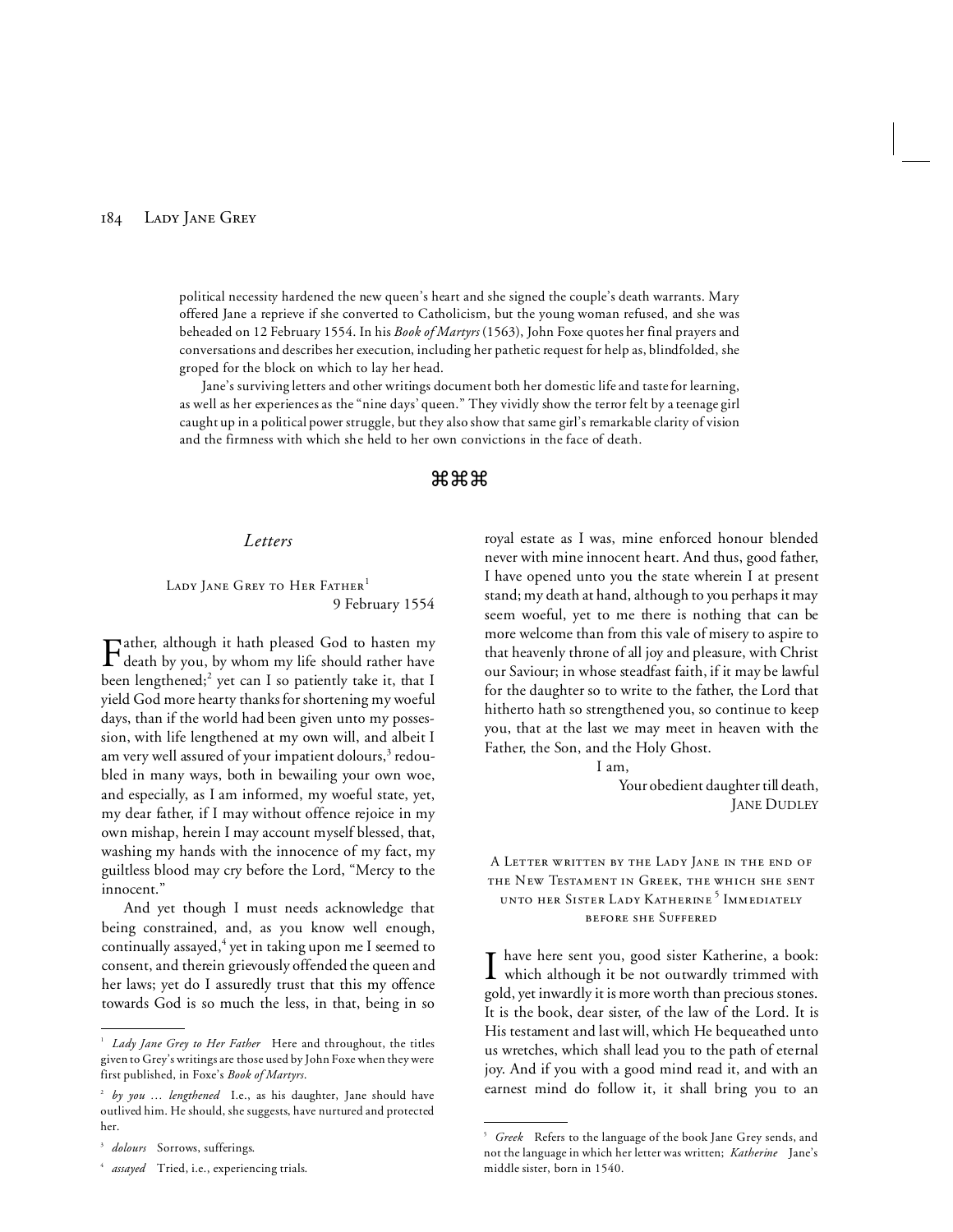immortal and everlasting life. It will teach you to live, and learn you to die. It shall win you more, than you should have gained by the possession of your woeful father's lands. For, as if God had prospered him, you should have inherited his lands, so if you apply diligently this book, seeking to direct your life after it, you shall be an inheritor of such riches, as neither the covetous shall withdraw from you, neither the thief shall steal, neither yet the moths corrupt.

Desire with David,<sup>1</sup> good sister, to understand the law of the Lord your God. Live still $^2$  to die, that you (by death) may purchase eternal life. And trust not, that the tenderness of your age shall lengthen your life. For as soon (if God call) goeth the young, as the old: and labour always to learn to die, defy the world, deny the devil, and despise the flesh, and delight yourself only in the Lord. Be penitent for your sins, and yet despair not. Be strong in faith, and yet presume not. And desire with Saint Paul, to be dissolved and to be with Christ,<sup>3</sup> with whom even in death there is life. Be like the good servant, and even at midnight be waking, lest when death cometh and stealeth upon you like a thief in the night, you be with the evil servant found sleeping, and lest for lack of oil ye be found like the five foolish women, and like him that had not on the wedding garment, and then ye be cast out from the marriage.<sup>4</sup> Rejoice in Christ, as I trust I do. Follow the steps of your master Christ, and take up your cross, lay your sins on His back, and always embrace Him. And as touching my death, rejoice as I do (good sister) that I shall be delivered of this corruption, and put on incorruption. For I am assured, that I shall for losing of a mortal life, win an immortal life. The which I pray God grant you, send you of His grace to live in His fear, and to die in the true Christian faith: from the which (in God's name) I exhort you, that you never swerve, neither for hope of life, nor fear of death. For if ye will deny His truth to lengthen your life, God will deny you, and yet shorten your days. And if you will cleave 5 to Him, He

<sup>5</sup> *cleave* Cling.

will prolong your days to your comfort and his glory. To the which glory God bring me now, and you hereafter, when it pleaseth Him to call you. Fare you well (good sister) and put your only trust in God, who only must help you.

—published 1563

# *A Certain Prayer of the Lady Jane in the Time of Her Trouble*

O Lord thou God and Father of my life, hear me<br>only in all troubles and miseries. Thou O Lord art the Lord thou God and Father of my life, hear me poor and desolate woman, which fleeth unto thee only defender and deliverer of those that put their trust. And therefore, I, being defiled with sin, encumbered with afflictions, unquieted with troubles, wrapped in cares, overwhelmed with miseries, vexed with temptation, and grievously tormented with the long imprisonment of this vile mass of clay, my sinful body, do come unto Thee, O merciful Saviour, craving Thy mercy and help, without the which so little hope of deliverance is left, that I may utterly despair of my liberty. Albeit, it is expedience, that seeing our life standeth upon trying, we should be visited some time with some adversity, whereby we might both be tried whether we be of Thy flock or no, and also know Thee and ourselves the better: yet Thou that saidst Thou wouldst not suffer us to be tempted above our power, be merciful unto me, now a miserable wretch, I beseech Thee; which, with Solomon, do cry unto Thee, humbly desiring Thee, that I may neither be too much puffed up with prosperity, neither too much depressed with adversity; lest I, being too full, should deny Thee, my God; in being too low brought, should despair and blaspheme Thee, my Lord and Saviour.<sup>6</sup> O merciful God, consider my misery, best known unto Thee; and be Thou now unto me a strong tower of defence, I humbly require Thee. Suffer me not to be tempted above my power, but wither be Thou a deliverer unto me out of this great misery, or else give me grace patiently to bear Thy heavy hand and sharp correction. It was Thy right hand that delivered the people of Israel out of the hands of Pharaoh, which for the space of four hundred years did oppress them, and

<sup>1</sup> *David* Cf. 2 Samuel 11.

<sup>2</sup> *still* Always.

<sup>3</sup> *Saint Paul … Christ* Cf. Philippians 1.23.

<sup>4</sup> *good servant… sleeping* Cf. Mark 13.33–37; *lack… women* Cf. Matthew 25.1–13; *him … marriage* Cf. Matthew 22.1–14 and Luke 14.16–24.

*Solomon … Saviour* Cf. Proverbs 30.7–9.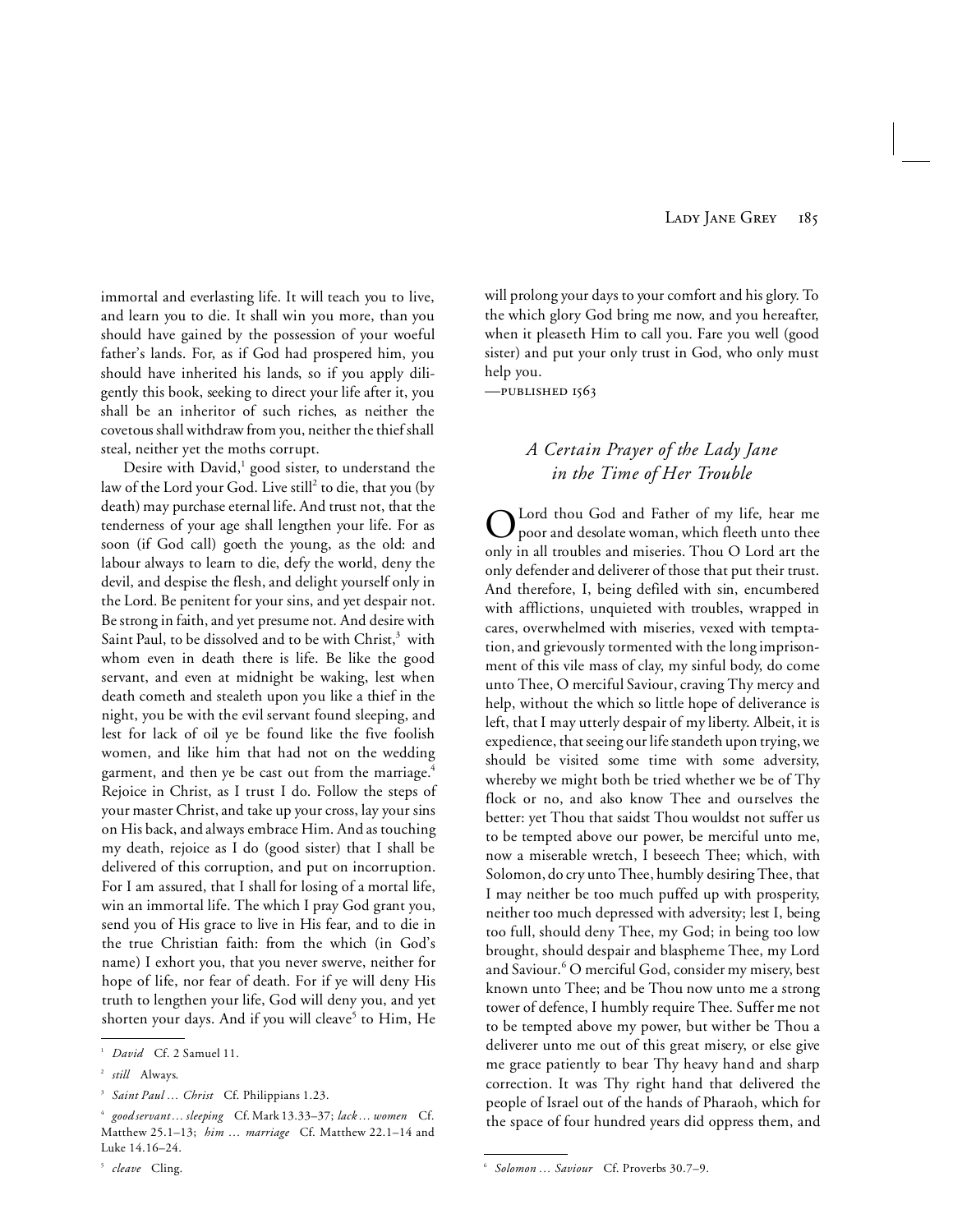## 186 Lady Jane Grey

keep them in bondage; let it therefore likewise seem good to Thy fatherly goodness, to deliver me, sorrowful wretch, for whom Thy son Christ shed His precious blood on the cross, out of this miserable captivity and bondage, wherein I am now. How long wilt Thou be absent? Forever? Oh, Lord hast Thou forgotten to be gracious, and hast Thou shut up Thy loving kindness in displeasure? Wilt Thou be no more entreated? Is Thy mercy clear gone forever, and Thy promise come utterly to an end forevermore? Why dost Thou make so long tarrying? Shall I despair of Thy mercy? Oh God, far be that from me; I am Thy workmanship, created in Christ Jesus; give me grace therefore to tarry at Thy leisure, and patiently to bear Thy works, assuredly knowing, that as Thou canst, so Thou wilt deliver me, when it shall please Thee, nothing doubting or mistrusting Thy goodness towards me; for Thou knowest better what is good for me than I do; therefore do with me in all things what Thou wilt, and plague me what way Thou wilt. Only, in the meantime, arm me, I beseech Thee, with Thy armour, that I may stand fast, my loins being girded with verity, having on the breast-plate of righteousness, and shod with the shoes prepared by the gospel of peace; above all things, taking to me the shield of faith, wherewith I may be able to quench all the fiery darts of the wicked; and taking the helmet of salvation, and the sword of Thy spirit, which is Thy most holy word; praying always, with all manner of prayer and supplication, that I may refer myself wholly to Thy will, abiding Thy pleasure, and comforting myself in those troubles that it shall please Thee to send me; seeing such troubles be profitable for me, and seeing I am assuredly persuaded that it cannot but be well all Thou doest. Hear me, O merciful Father, for His sake, whom thou

wouldst should be a sacrifice for my sins; to whom with Thee and the Holy Ghost, be all honour and glory. Amen!  $-1563$ 

*Certain Pretty Verses Written by the Said Lady Jane with a Pin*

*Non aliena putes homini quae obtingere possunt, Sors hodierna mihi, tunc erit illa tibi.*<sup>1</sup>

**D**<sup>o</sup> never think it strange,<br>Though now I have misfortune o never think it strange, For if that fortune change, The same to thee may happen.

**JANE DUDLEY** 

*Deo juvante nil nocet livor malus. Et non juvante nil juvat labor gravis; Post tenebras spero lucem.*<sup>2</sup>

 $\prod_{\text{Hate shall not}^-}$  f God do help thee, Tf God do help thee, If God do fail thee, Then shall not labour prevail thee. —1563

<sup>&</sup>lt;sup>1</sup> *Non* ... *tibi* Latin; paraphrased below.

<sup>2</sup> *Deo … lucem* Again, a paraphrase of the Latin follows.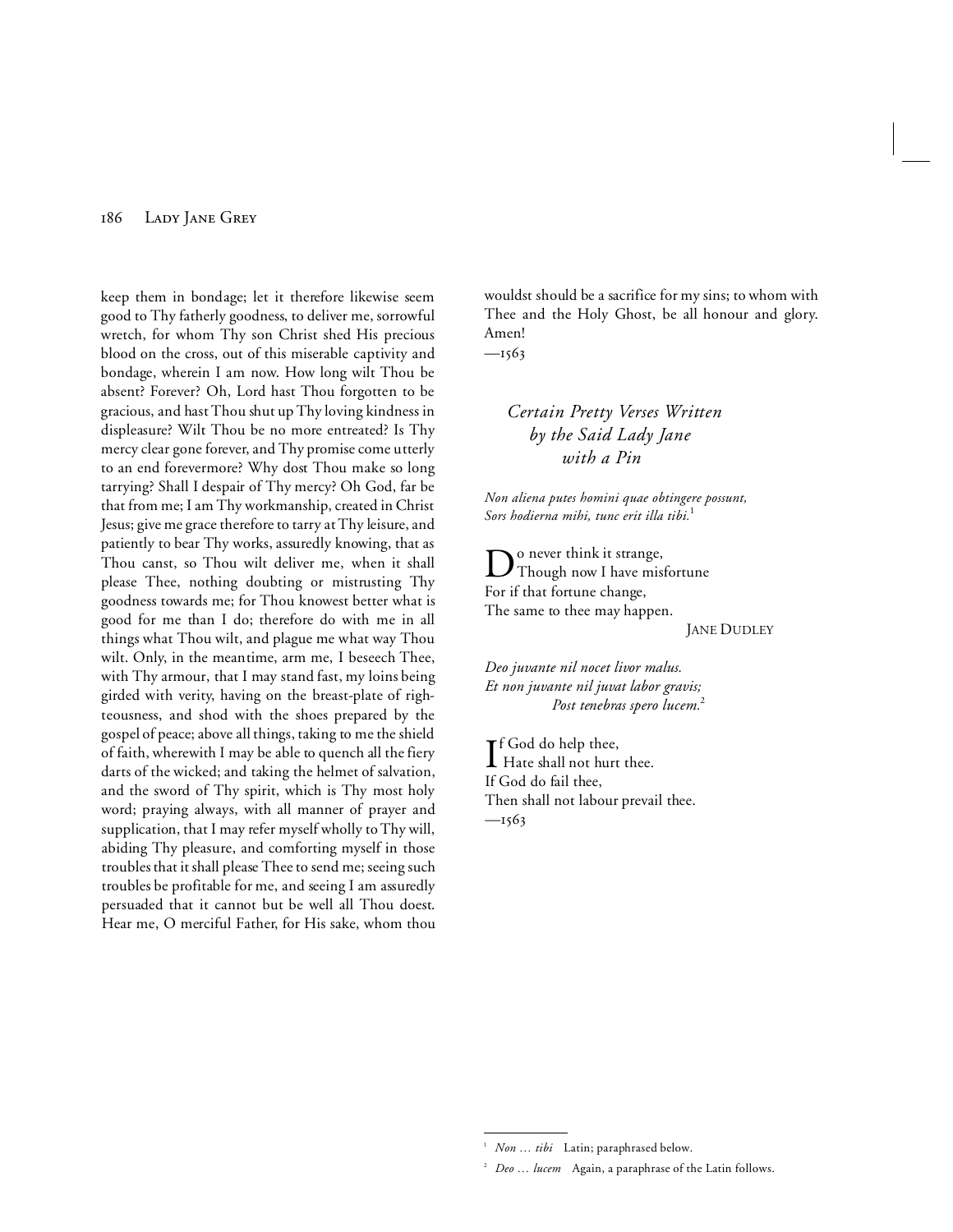# IN CONTEXT

#### Lady Jane Grey

from John Foxe, *Acts and Monuments of These Latter and Perilous Days* (1563)

In November the Archbishop Cranmer' (notwithstanding he had earnestly refused to subscribe to<br>the King's will, in disinheriting his sister Mary, alleging many and pithy reasons for her n November the Archbishop Cranmer<sup>1</sup> (notwithstanding he had earnestly refused to subscribe to legitimation) was in the Guildhall of London, arraigned and attainted of high treason, with the Lady Jane, and three of the Duke of Northumberland's sons, which all at the entreaty of certain persons were had again to the Tower.

In this mean while Cardinal Poole<sup>2</sup> being sent for by Queen Mary, was by the Emperor<sup>3</sup> requested to stay with him, to the intent (as some think) that his presence in England should not be a let $^4$  to the marriage, which he intended between Philip<sup>5</sup> his son and Queen Mary: for the making whereof, he sent a most ample ambassade, $^6$  with full power to make up the marriage betwixt them: which took such success, that after they had communed of the matter a few days, they knit up the knot.

This was done about the beginning of January, and was very evil taken of the people, and of many of the nobility: who for this and for religion, conspiring among themselves, made a rebellion, whereof Sir Thomas Wyatt, $^7$  knight, was one of the chief beginners: who being in Kent, said, that the Queen and the counsel would by foreign marriages bring upon this realm most miserable servitude, and establish popish religion. About the 25 of January, news came to London of this stir in Kent, and shortly after of the Duke of Suffolk, who was fled into Warwickshire and Leicestershire, there to gather a power. The Queen, therefore, caused them both with the two Carews of Devonshire to be proclaimed traitors: and sent into Kent against Wyatt, Thomas Duke of Norfolk,<sup>8</sup> who being about Rochester bridge, forsaken of them that went with him, returned safe again to London, without any harm done unto him, and without bloodshed of either party. After the Duke of Norfolk was sent the Earl of Huntington in post, who entering the city of Coventry before the Duke, disappointed $^9$  him of his purpose. Wherefore the Duke in great distress committed himself to the keeping of a servant of his own in a park, who like a false traitor betrayed him. And so he was brought up to the Tower of London.

In the mean while Peter Carew,  $^{\rm 10}$  hearing of that was done, fled into France: but the other were taken, and Wyatt came towards London in the beginning of February, from whom the Emperor's ambassadors sped themselves away in haste all by water. The Queen, hearing of Wyatt's coming, came into the city into the Guildhall, where she made a vehement oration against Wyatt, declaring that she

<sup>&</sup>lt;sup>1</sup> *Archbishop Cranmer* Thomas Cranmer (1489-1556), Archbishop of Canterbury who, against his better judgment, signed the document making Jane Grey the successor to Edward VI's throne.

<sup>2</sup> *Cardinal Poole* Reginald Pole (1500–58), Roman Catholic Cardinal and near relative of the Tudor monarchs.

<sup>&</sup>lt;sup>3</sup> *Emperor* Charles V (1500–58), Holy Roman Emperor (1519–58), and King of Spain (1516–56).

<sup>4</sup> *let* Hindrance.

<sup>5</sup> *Philip* Prince of Spain (1527–98), son of Charles V.

<sup>6</sup> *ambassade* Emissary and his staff.

<sup>7</sup> *Sir Thomas Wyatt* Son of the poet famous for developing the English sonnet, Wyatt (1521?–54) organized an armed rebellion against Queen Mary's marriage to Philip of Spain.

<sup>8</sup> *Thomas … Norfolk* Thomas Howard (1473–1554), leader of Mary's forces against Wyatt.

<sup>9</sup> *disappointed* Thwarted.

<sup>&</sup>lt;sup>10</sup> Peter Carew British nobleman (1514?-75) who supported the Wyatt rebellion.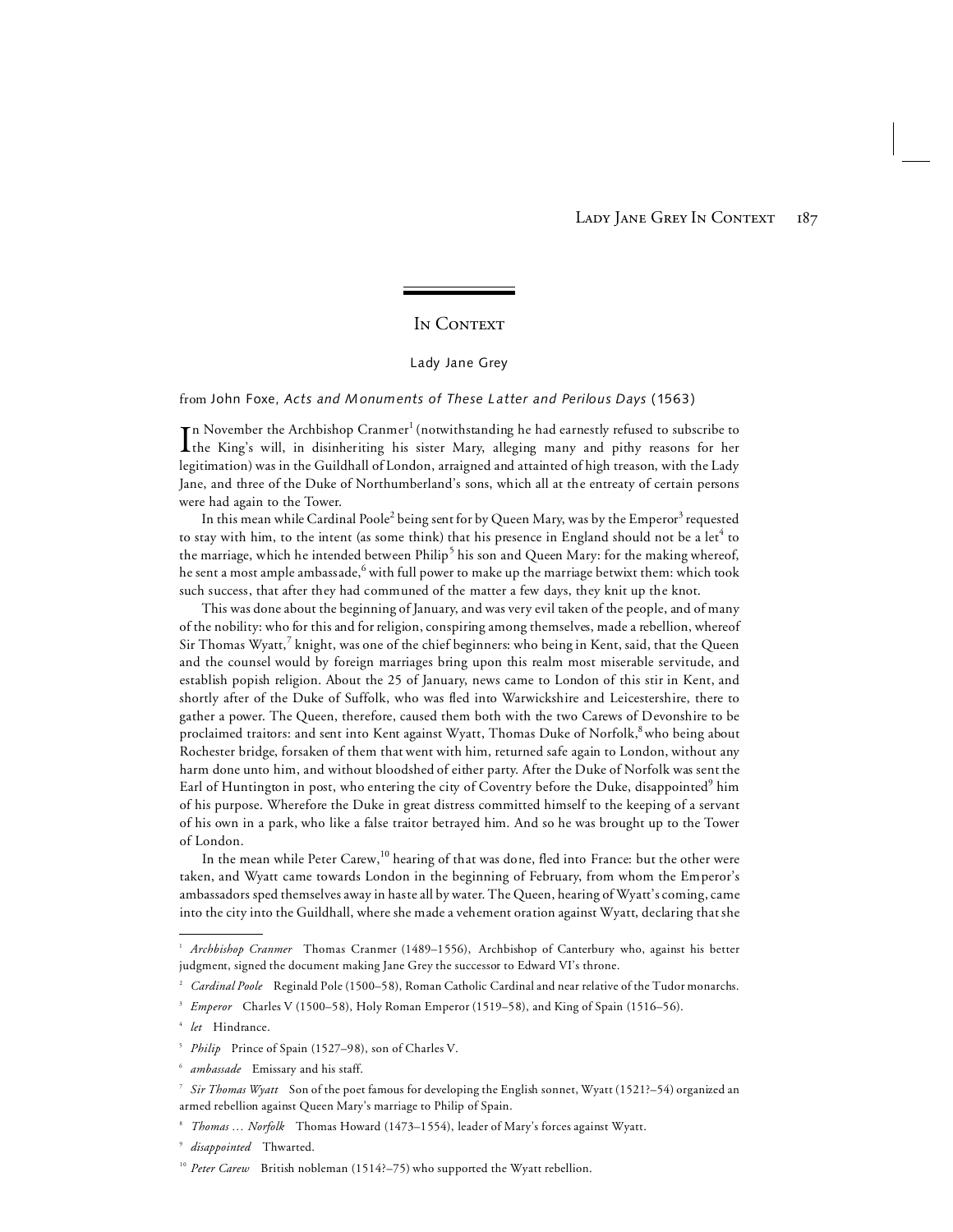neither had, not would consent to marry otherwise than should seem to the Council to be for the wealth of the realm. Wherefore she desired them of the city to stick to her in the suppressing of rebellious Traitors, and defending her royal estate.

As concerning Wyatt, after that he coming to Southwark could not be received that way into London, returning another way by Kingston with his army, he came up through the streets to Ludgate, whereas returning thence, was resisted at Temple Bar and there apprehended, which was upon Ash Wednesday: at what time at the apprehension of the said Wyatt there was a general pardon by the Herald proclaimed, promising generally pardon of life. Yet that notwithstanding, gallows and gibbets were erected in all parts of the city and suburbs of London to the number of twenty or thereabouts (three being set up in Cheapside). Whereupon, diverse of the captains and soldiers of Wyatt were hanged, and he himself afterward executed at Tower Hill and then quartered, whose head after being set up upon the gallows at Hayhill, was there stolen away, and great search made for the same: concerning whose cause and matter I partly refer them to the English Chronicles, such as list more fully to be satisfied therein, and partly hereafter more shall be touched among other things done in the month of April.

The 12 day of February was beheaded the Lady Jane, to whom was sent Master Fecknam alias Howman, $^{\rm l}$  from the Queen, two days before her death, to commune with her, and to reduce $^{\rm 2}$  her from the doctrine of Christ to Queen Mary's religion, the effect of which communication here followeth.

THE COMMUNICATION HAD BETWEEN THE LADY JANE AND FECKNAM

- FECKNAM. Madame, I lament your heavy case, $^3$ and yet I doubt not but that you bear out this sorrow of yours with a constant and patient mind.
- JANE. You are welcome unto me, Sir, if your coming be to give Christian exhortation. And as for my heavy case, (I thank God) I do so little lament it, that rather I accompt $^4$  the same for a more manifest declaration of God's favour toward me, than ever He showed me any time before. And therefore there is no cause why either you or other which bear me good will, should lament or be grieved with this my case, being a thing so profitable for my soul's health.
- FECKNAM. I am here come to you at this present sent from the Queen and her Council, to instruct you in the true doctrine of the right faith: although I have so great confidence in you, that I shall have (I trust) little need to travail with you much therein.
- JANE. Forsooth, I heartily thank the Queen's Highness, which is not unmindful of her humble subject: and I hope likewise that you no less will do your duty therein both truly and faithfully, according to that you were sent for.

FECKNAM. What is then required of a Christian?

- JANE. That heshould believein God, the Father, the Son, and the Holy Ghost, three persons and one God. FECKNAM. What? Is there nothing else to be required or looked for in a Christian, but to believe in God?
- JANE. Yes, we must believe in Him, we must love Him with all our heart, with all our soul, and with all our mind, and our neighbour as ourself.
- FECKNAM. Why? Then faith justifieth not, nor saveth not.

<sup>1</sup> *Fecknam … Howman* John de Feckenham (1515?–85), prominent clergyman sent to give spiritual counsel to Jane Grey in the final hours before her execution.

*reduce* Restore (to Catholicism).

<sup>3</sup> *case* Circumstance.

<sup>4</sup> *accompt* Account.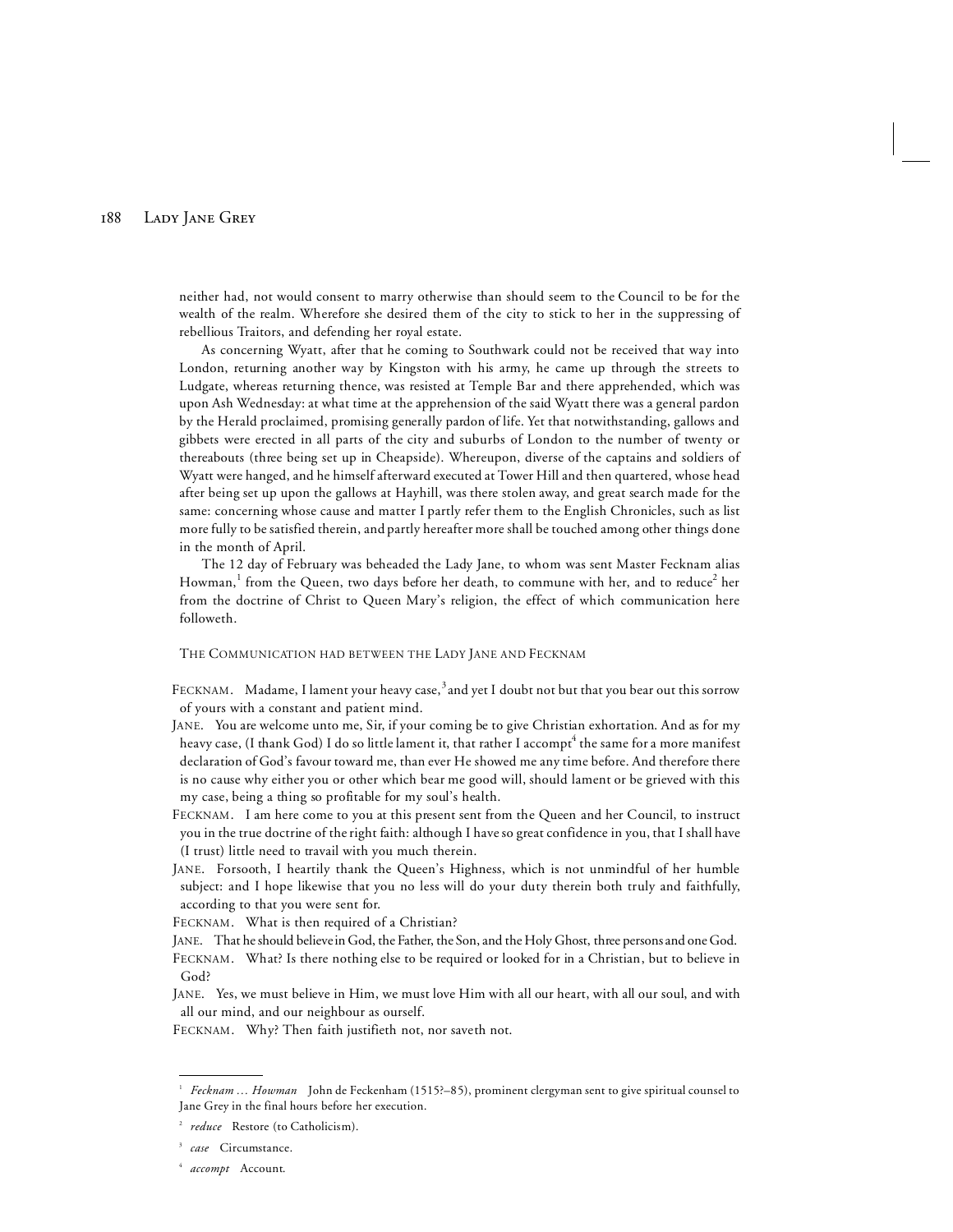JANE. Yes verily, faith (as Saint Paul<sup>1</sup> sayeth) only justifieth.

FECKNAM. Why? Saint Paul sayeth, if I have all faith without love, it is nothing.

JANE. True it is, for how can I love him, whom I trust not, or how can I trust him whom I love not? Faith and love goeth both together, and yet love is comprehended in faith.

FECKNAM. How shall we love our neighbour?

JANE. To love our neighbour, is to feed the hungry, to clothe the naked, and give drink to the thirsty, and to do to him as we would do to ourselves.

FECKNAM. Why? Then it is necessary unto salvation to do good works also, and it is not sufficient only to believe.<sup>2</sup>

JANE. I deny that, and I affirm that faith only saveth, but it is mete<sup>3</sup> for a Christian, in token that he doth follow his master Christ, to do good works: yet may we not say that they profit to salvation. For when we have done all, yet we be unprofitable servants, and faith only in Christ's blood saveth.

FECKNAM. How many sacraments are there?

JANE. Two. The one, the sacrament of Baptism, and the other the sacrament of the Lord's Supper. FECKNAM. No, there are seven.<sup>4</sup>

JANE. By what scripture find ye that?

FECKNAM. Well, we will talk of that hereafter, but what is signified by your two sacraments?

JANE. By the sacrament of Baptism, I am washed with water, and regenerated by the spirit, and that washing is a token to me that I am the child of God. The sacrament of the Lord's Supper offered unto me, is a sure seal and testimony that I am by the blood of Christ, which He shed for me on the cross, made partaker of the everlasting Kingdom.

FECKNAM. Why? What do you receive in that sacrament? Do you not receive the very body and blood of Christ?

JANE. No surely I do not so believe. I think that in the supper, I neither receive flesh nor blood, but only bread and wine:<sup>5</sup> which bread when it is broken, and the wine when it is drunken, putteth me in remembrance how that for my sins the body of Christ was broken, and His blood shed on the cross. And with that bread and wine I receive the benefits that cometh by the breaking of His body, and shedding of His blood for our sins on the cross.

FECKNAM. Why? Doth not Christ speak these words: "Take, eat, this is my body?"<sup>6</sup> Require we any plainer words? Doth He not say it is his body?

JANE. I grant He sayeth so: and so He sayeth I am the vine, I am the door, $^7$  but He is never the more for that the door nor the vine. Doth not Saint Paul say that He calleth things that are not, as though they were? <sup>8</sup> God forbid that I should say that I eat the very natural body or blood of Christ. For then either I should pluck away my redemption, either else there were two bodies, or two Christs, or else

<sup>1</sup> *Saint Paul* The Apostle Paul, author of a number of epistles in the new Testament, spread Christian teachings and helped unite congregations of Christians into a unified Church.

<sup>2</sup> *good works … believe* The primacy of faith vs good works in the salvation of the soul was a major point of contention between Protestants and Catholics.

<sup>3</sup> *mete* Appropriate, fitting.

<sup>4</sup> *seven* Catholicism recognizes seven sacraments: Baptism,Confirmation, Confession, the Eucharist, Marriage, Holy Orders, and Last Rites.

<sup>5</sup> *the supper … wine* This refers to the Protestant denial of transubstantiation (the Catholic belief that the bread and wine of communion physically become the body and blood of Christ when consecrated). Protestant belief varied, with Lutherans affirming Christ's "real presence" in the bread and wine and Calvinists claiming they are sacramental signs only.

<sup>6</sup> *Take … body* Cf. Mark 14.22.

<sup>7</sup> *I am … door* Cf. John 10.9 and 15.1–10.

<sup>8</sup> *He calleth … were* Cf. Romans 4.17.